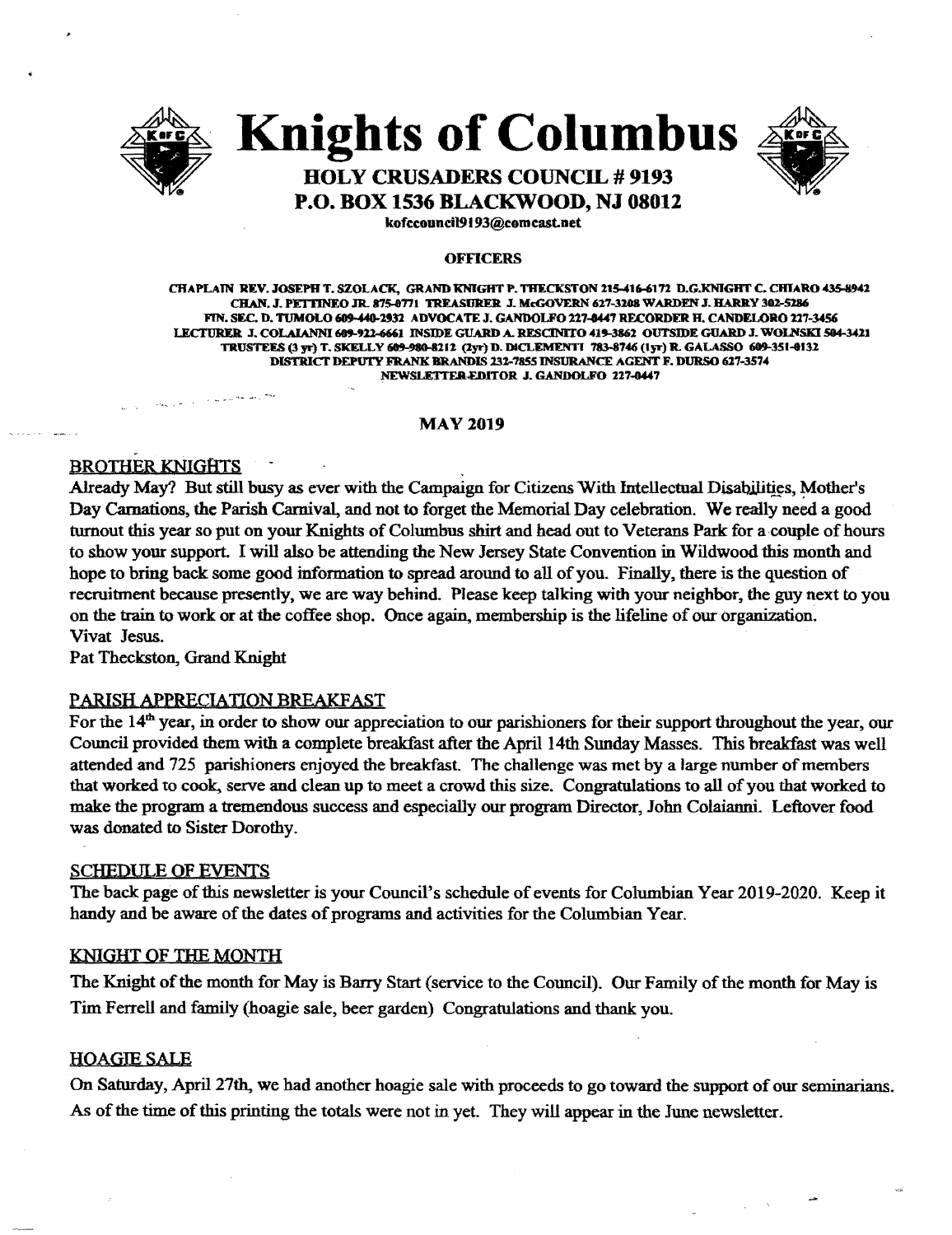# CITIZENS WITH INTELLECTUAL **DISABILITIES**

During the weekend of May 3-5, our Council will participate in the annual Knights of Columbus fundraising drive for Citizens with Intellectual Disabilities. We will be taking up a presence at several business locations and our Church after all the Masses. You will be receiving a call from our program director, Dan McHugh as he prepares our solicitation schedule. Please cooperate with Brother Dan and make yourselves available to cover our stations and, when you schedule a time please honor that commitment. If for some reason you can't honor your commitment, please let him know so that coverage can be arranged. Remember that we have always tried to make this a family participation program, so we will welcome help from wives, children, friends, or anyone who wishes to make this very worthy cause a success. Thank you.

#### MOTHER'S DAY CARNATION SALE

May 12th is Mother's Day and we will again be offering Carnations after all the Masses at OLOH Church. Please make yourselves available after the Mass you usually attend to help with the program. The proceeds go to the National Life Center to support Pro-Life. For further details contact Jeff Lilley (627-7614).

#### CHAPLAIN'S CORNER

Here are the Precepts of the Church:

I) To attend Mass on Sundays and Holy Days of Obligation. ------

2) To fast and abstain from meat on appointed days.

3)To confess one's sins at least once a year.

4) To receive Holy Eucharist during the Easter time.

5)To contribute to the support of the Church.

6) To observe the laws of the Church concerning marriage.

7)To join in the missionary spirit and apostolate of the Church.

# SAVE THE DATE

The Annual Robert Stefano Memorial Golf Outing is scheduled for Friday June 7th, 2019. Very important-the major portion of funds for charity are raised by tee ads and patron ads. Tee Ads \$150/Patron Ads \$50. We need members to ask businesses for Tee and Patron Ads. A signup form was sent with the April newsletter, more are available. Enclosed with this newsletter is the registration form for golfers. We wilt also need prizes for Chinese Auctions as well as door prizes. These are all very important parts of the fund raising effort.

#### COUNCIL ELECTIONS

Our Council elections will take place at our June 13<sup>th</sup> business meeting. Our Grand Knight, Pat Theckston appointed a nominating committee that included Dan Tumolo and John Gandolfo, to prepare a slate of candidates to be published in the May newsletter and announced at the May 9th business meeting. For the office of Grand Knight, Pat Theckston, Deputy Grand Knight, Chris Chiaro, Chancellor Joe Pettineo Jr., Treasurer Jim McGovern, Warden Joe Juhas, Advocate John Gandolfo, Recorder Hugo Candeloro, Inside Guard Andy Rescinito, Outside Guard Jack Wolnski and 3year Trustee Tom Malatesta. If you are a  $3<sup>rd</sup>$  degree member in good standing (dues paid) you are eligible to hold office in the Council. If you are interested in having your name placed in nomination, contact a member of the nominating committee or our Grand Knight. Finally, nominations may be made from the floor at the election meeting. .

#### KNlGlITS OF COLUMBUS INSURANCE

Protection is the base element of any well-founded financial plan, the base of a . pyramid, for example. Without basic protection against premature death or the inability to earn income due to disability, the remainder of the pyramid collapses. If you own mutual funds and die without life insurance, those funds will be needed to pay final expenses (collapsing). perhaps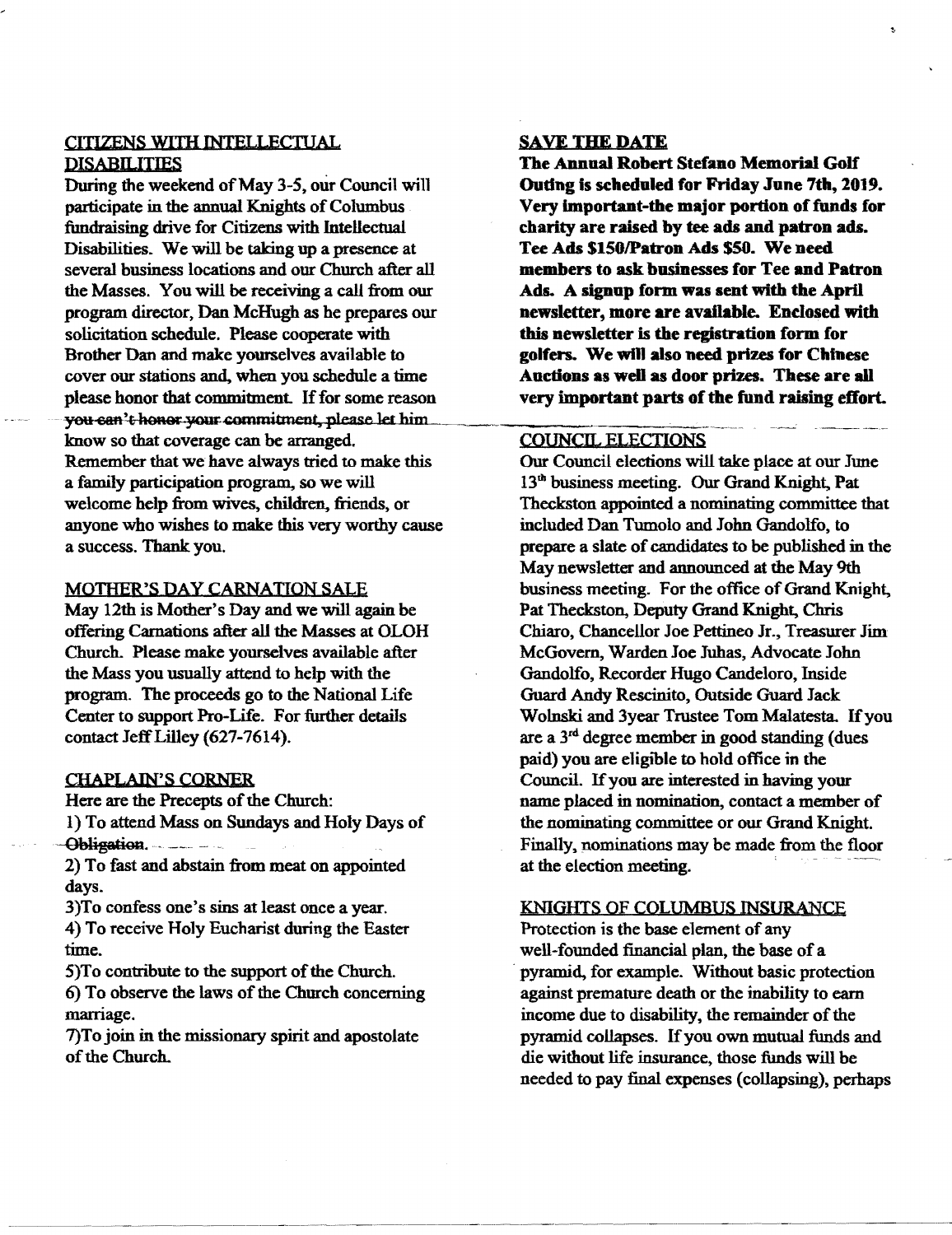at the most inopportune time (after a market correction). If you own mutual funds and lose your ability to earn income due to disability and are without paycheck protection, those funds will be needed in order to pay living expenses (collapsing), perhaps at the most inopportune time (is there ever an opportune time?) So basic protection is a must. The good thing is that this protection is offered by the Knights of Columbus. Out whole life products and disability income insurance are designed with this goal in mind. For further information please call me for an appointment

Fred Durso, FICF, Field Agent,  $(856)$  401-3055

# FOURTH DEGREE NEWS

The Bishop Schad Assembly meets on the 3rd Wednesday of the month in the Parish Center.

### FIRST FRIDAY ADORATION

Exposition of the Blessed Sacrament will take place in the Our Lady of Hope Chapel on First Friday, May 3rd after the 9:00 AM Mass, continue unti17:00 PM, and close with Benediction. Friday Expositions and Adorations will be ongoing with Benediction at 6PM. There is a sign up sheet in the rear of the Chapel to schedule a devotion time. Attendance has been better so let's keep the momentum going.

#### MAY BIRTHDAYS AND ANNNERSARIES

The following Knights or members of their families will celebrate their birthdays this month. Guzman Alvarez, Orlando Cuentas, Joseph Dunne, Joe Donnelly, Tim Ferrell, Jim Forte. Stephen Gallagher, John N. Tovacchino. Justin Jackson 3RD, James Lanahan, Mrs. Ernestine Lazo, Ed Marinchak, Stan Markiewicz, Mike Massaro, Joseph Mikos, Eugene Nepomuceno, Mike Panasiuk, Nick Pascale, Dan C. Riiff, Joan Riiff, Anthony Russo Jr., Martin Stachowiak, Janet Sirolli, Tom Skelly, Marianne Tarantino,

Louis Troy, Raphael Ugorji, Edward Yurick and Julius Zaccone.

The following members will celebrate their anniversaries: Mr.&Mrs. George Badame, Mr.&Mrs. Gabe Busa, Mr.&Mrs Ed Fiscella, Mr.&Mrs David Harkins, Deacon&Mrs Mike Harkins, Mr.&Mrs. Charles Layden, and Mr.&Mrs. Tony Ritz. CONGRATULATIONS Ifwe missed someone's birthday or anniversary, please contact John Gandolfo (227-0447) or gandv08012@comcast.net.

#### EDITORIAL

We are nearing the end of the Columbian Year that will include our participation in the OLOH family festival (Beer Garden). our Annual Council Appreciation Dinner, and of course our Bob Stefano Golf Tournament at the Valleybrook Golf Club. All are important to our Order's principle of Charity (funds raised by the golf tournament), Fraternity (Council dinner) and Unity that pulls all these activities together. And never forget to importance of membership that is all our responsibilities. You know what you have to do. Vivat Jesus.

# IMPORTANT DATES

- May 3 First Friday (OLOH Chapel) May 3-5 People with Intellectual Disabilities May 9 Officers Meeting (?PM {Parish Center) May 9 Council Meeting (8PM Parish Center) May 16-18 Parish Family Festival May 17-19 State Convention (Wildwood) May 23 Council Meeting (8PM Parish Center). May 27 Memorial Day Mass & Twp. Parade June 6 Council Appreciation Dinner (7PM Parish Center) June 7 First Friday (OLOR Chapel) June 7 Bob Stefano Golf Outing (Valleybrook) June 13 Officers Meeting (7PM Parish Center)
- June 13 Council Elections (8PM Parish Center)
- June 27 Council Meeting (8PM Parish Center)